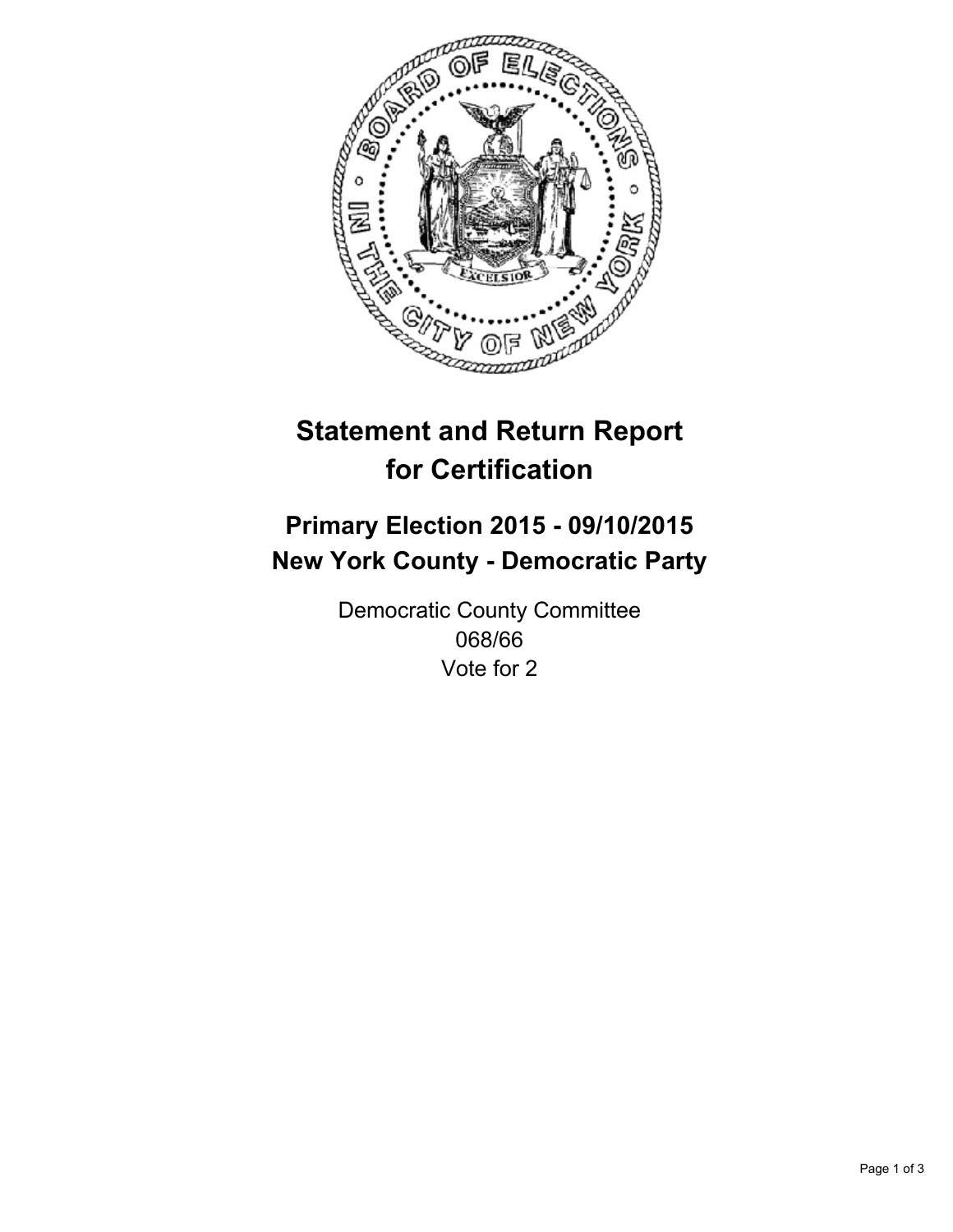

### **Assembly District 66**

| <b>PUBLIC COUNTER</b>                                    | 23 |
|----------------------------------------------------------|----|
| ABSENTEE/MILITARY                                        | 2  |
| <b>AFFIDAVIT</b>                                         | 0  |
| <b>Total Ballots</b>                                     | 25 |
| Less - Inapplicable Federal/Special Presidential Ballots | 0  |
| <b>Total Applicable Ballots</b>                          | 25 |
| <b>HARRIET GRIMM</b>                                     | 8  |
| ELLISSA P. KRAUSS                                        | 10 |
| PHYLLIS R. MINTZ                                         | 10 |
| STANLEY K. PATZ                                          | 9  |
| <b>Total Votes</b>                                       | 37 |
| Unrecorded                                               | 13 |